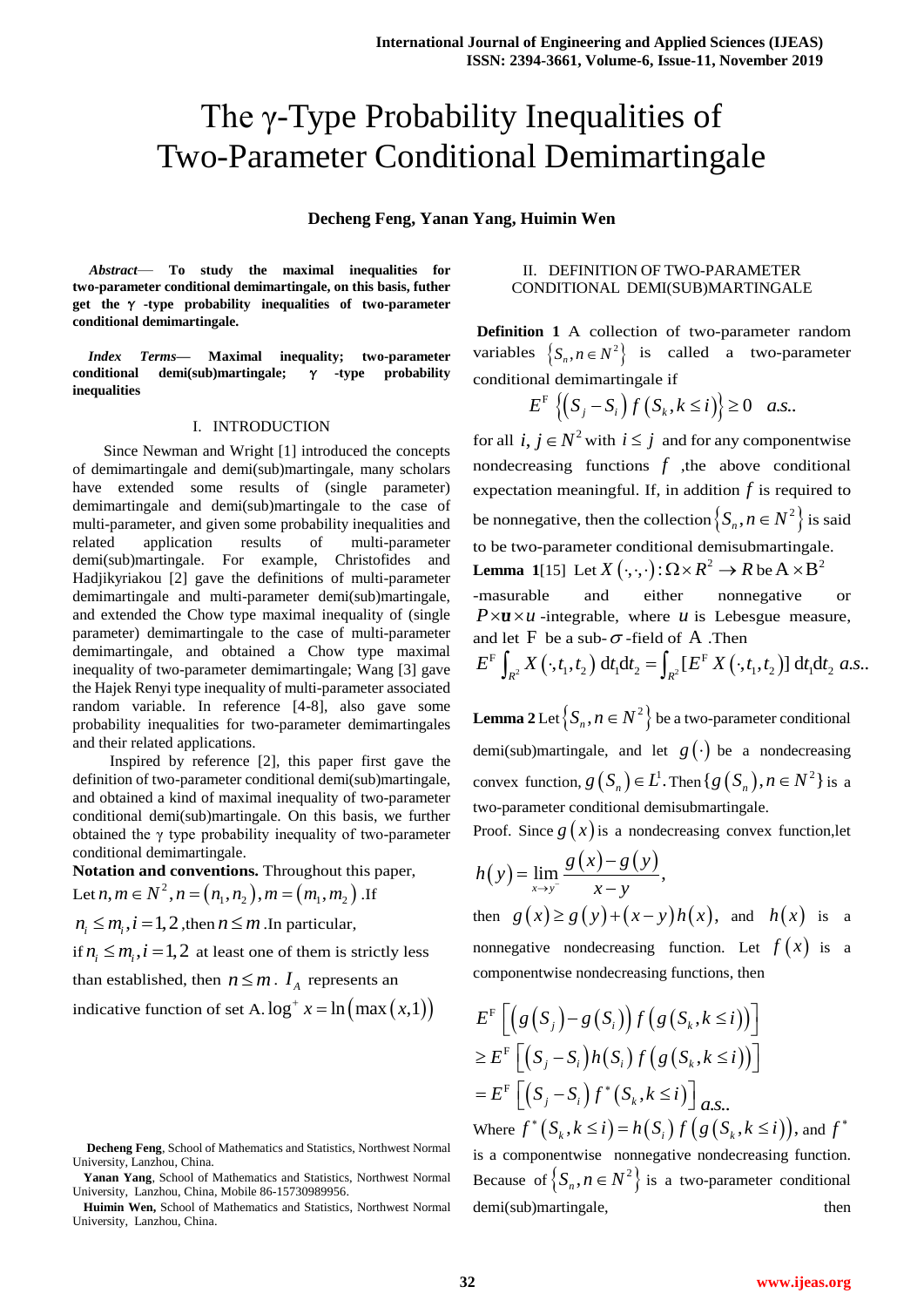**The γ-Type Probability Inequalities of Two-Parameter Conditional Demimartingale**<br>  $-g(S_i) f(g(S_k, k \le i))] \ge 0$  *a.s.*. So  $= \sum_{j=1}^{n_2} E^F \left[ S_{(2,j)} I_{B_{(1,j)} \cup B_{(2,j)}} \right] + \sum_{j=1}^{n_2} E^F \left[ (S_{(1,j)})^{1/2} \right]$  $E^{F}[(g(S_{i})-g(S_{i}))f(g(S_{k}, k \leq i))] \geq 0$  as  $F\left[ (g(S_i) - g(S_i)) f(g(S_k, k \leq i)) \right] \geq 0$  a.s.. So  ${g(S_n), n \in N^2}$  is a two-parameter conditional demisubmartingale.

# III. MAIN RESULTS

**Theorem 1** Let  $\{S_n, n \in N^2\}$  be a two-parameter conditional demisubmartingale. Then for any  $F$  measurable random variables  $\varepsilon \geq 0$  *a.s.*,

$$
\varepsilon P^{F}\left(\max_{(i,j)\leq (n_{1},n_{2})}S_{(i,j)}\geq \varepsilon\right) \n\leq \min\left(\sum_{j=1}^{n_{2}}E^{F}\left[S_{(n_{1},j)}I_{\left(\max_{(i,j)\leq (n_{1},n_{2})}S_{(i,j)}\geq \varepsilon\right)}\right],\right) \n\leq \min\left(\sum_{i=1}^{n_{1}}E^{F}\left[S_{(i,n_{2})}I_{\left(\max_{(i,j)\leq (n_{1},n_{2})}S_{(i,j)}\geq \varepsilon\right)}\right]\right),
$$

Proof. Let

$$
A = \left(\max_{(i,j)\leq (n_1,n_2)} S_{(i,j)} \geq \varepsilon\right),
$$
  
\n
$$
B_{(1,j)} = \left[S_{(1,j)} \geq \varepsilon\right], 1 \leq j \leq n_2,
$$
  
\n
$$
B_{(i,j)} = \left[S_{(r,j)} < \varepsilon, 1 \leq r < i, S_{(i,j)} \geq \varepsilon\right],
$$
  
\n
$$
2 \leq i \leq n_1, 1 \leq j \leq n_2.
$$

Then

$$
\varepsilon P^{F}\left(\max_{(i,j)\leq (n_{1},n_{2})}S_{(i,j)}\geq \varepsilon\right) =\n\begin{cases}\n\leq \varepsilon \sum_{j=1}^{n_{2}} \sum_{i=1}^{n_{1}} P^{F}\left(B_{(i,j)}\right) \\
= \sum_{j=1}^{n_{2}} \sum_{i=1}^{n_{1}} E^{F}\left[\varepsilon I_{B(i,j)}\right] \\
\leq \sum_{j=1}^{n_{2}} \sum_{i=1}^{n_{1}} E^{F}\left[S_{(i,j)}I_{B(i,j)}\right] \\
= \sum_{j=1}^{n_{2}} E^{F}\left[S_{(1,j)}I_{B_{(1,j)}}\right] + \sum_{j=1}^{n_{2}} E^{F}\left[S_{(2,j)}I_{B_{(2,j)}}\right] \\
+ \sum_{j=1}^{n_{2}} \sum_{i=3}^{n_{1}} E^{F}\left[S_{(i,j)}I_{B_{(i,j)}}\right] \\
= \sum_{j=1}^{n_{2}} E^{F}\left[S_{(1,j)}I_{B_{(1,j)}}\right] + \sum_{j=1}^{n_{2}} E^{F}\left[S_{(2,j)}\left(I_{B_{(1,j)}\cup B_{(2,j)}} - I_{B_{(1,j)}}\right)\right] \\
+ \sum_{j=1}^{n_{2}} \sum_{i=3}^{n_{1}} E^{F}\left[S_{(i,j)}I_{B_{(i,j)}}\right] + \sum_{j=1}^{n_{2}} E^{F}\left[S_{(2,j)}\left(I_{B_{(1,j)}\cup B_{(2,j)}} - I_{B_{(1,j)}}\right)\right] \text{ we have } F\left(\sum_{i=1}^{n_{2}} \sum_{j=1}^{n_{i}} E^{F}\left[S_{(i,j)}I_{B_{(i,j)}}\right]\right)
$$

$$
= \sum_{j=1}^{n_{2}} E^{F} \left[ S_{(2,j)} I_{B_{(i,j)} > B_{(2,j)}} \right] + \sum_{j=1}^{n_{2}} E^{F} \left[ (S_{(1,j)} - S_{(2,j)}) I_{B_{(1,j)}} \right]
$$
  
+ 
$$
\sum_{j=1}^{n_{2}} \sum_{i=3}^{n_{1}} E^{F} \left[ S_{(2,j)} I_{B_{(i,j)} > B_{(i,j)}} \right]
$$
  
+ 
$$
\sum_{j=1}^{n_{2}} \sum_{i=3}^{n_{3}} E^{F} \left[ S_{(2,j)} I_{B_{(i,j)} > B_{(i,j)}} \right] - \sum_{j=1}^{n_{3}} E^{F} \left[ (S_{(2,j)} - S_{(1,j)}) I_{B_{(1,j)}} \right]
$$
  
+ 
$$
\sum_{j=1}^{n_{3}} \sum_{i=3}^{n_{4}} E^{F} \left[ S_{(i,j)} I_{B_{(i,j)}} \right] a.s..
$$
  
Since 
$$
E^{F} \left[ (S_{(2,j)} - S_{(1,j)}) I_{B_{(1,j)}} \right] \ge 0 \ a.s., \text{ so we have}
$$
  

$$
\varepsilon P^{F} \left( \sum_{(1,j) \in \{n_{1}, n_{2}\}} S_{(i,j)} \ge \varepsilon \right)
$$
  

$$
\le \sum_{j=1}^{n_{2}} E^{F} \left[ S_{(2,j)} I_{B_{(1,j)} > B_{(2,j)}} \right] + \sum_{j=1}^{n_{3}} E^{F} \left[ S_{(3,j)} I_{B_{(3,j)}} \right]
$$
  
+ 
$$
\sum_{j=1}^{n_{3}} \sum_{i=1}^{n_{4}} E^{F} \left[ S_{(1,j)} I_{B_{(1,j)} > B_{(2,j)}} \right]
$$
  
+ 
$$
\sum_{j=1}^{n_{3}} \sum_{i=1}^{n_{5}} E^{F} \left[ S_{(1,j)} I_{B_{(1,j)} > B_{(2,j)}} \right]
$$
  
+ 
$$
\sum_{j=1}^{n_{3}} \sum_{i=1}^{n_{5}} E^{F} \left[ S_{(1,j)} I_{B_{(1,j)} > B_{(2,j)}} \right]
$$
  
+ 
$$
\sum_{j=1}^{n_{3}} \sum_{i=1}^{n_{5}} E^{F} \left[ S_{
$$

$$
\varepsilon P^{\mathrm{F}}\left(\max_{(i,j)\leq (n_1,n_2)} S_{(i,j)} \geq \varepsilon\right)
$$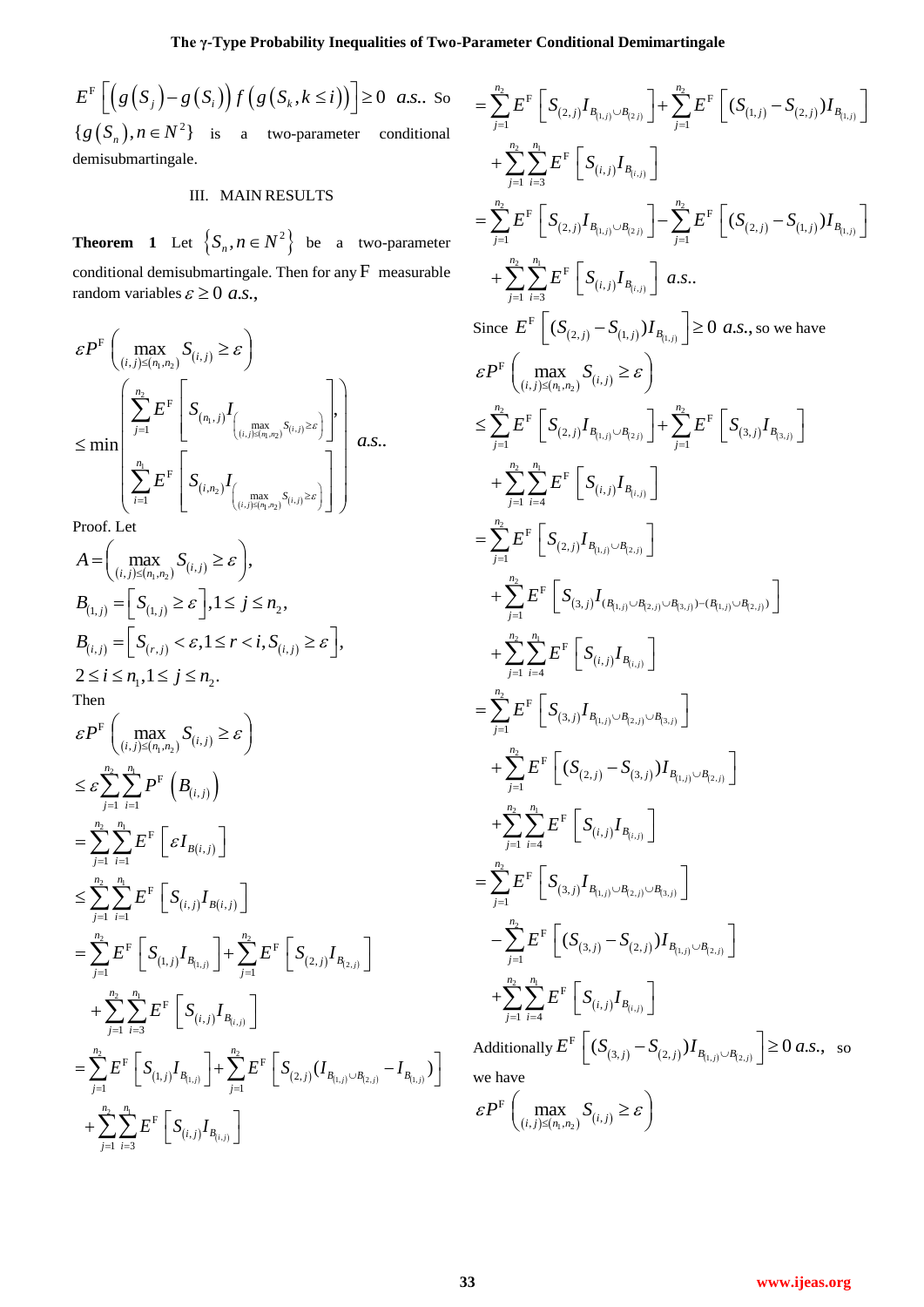**International Journal of Engineering and Applied Sciences (IJEAS) ISSN: 2394-3661, Volume-6, Issue-11, November 2019**

**International Jou**  
\n
$$
\leq \sum_{j=1}^{n_2} E^{\mathcal{F}} \left[ S_{(3,j)} I_{B_{(1,j)} \cup B_{(2,j)} \cup B_{(3,j)}} \right] + \sum_{j=1}^{n_2} E^{\mathcal{F}} \left[ S_{(4,j)} I_{B_{(4,j)}} \right] \qquad \mathcal{E}I
$$
\n
$$
+ \sum_{j=1}^{n_2} \sum_{i=5}^{n_1} E^{\mathcal{F}} \left[ S_{(i,j)} I_{B_{(i,j)}} \right] a.s.. \qquad (2.12)
$$

Repeat the above steps, we get  
\n
$$
\varepsilon P^{F}\left(\max_{(i,j)\leq (n_{1},n_{2})} S_{(i,j)} \geq \varepsilon\right)
$$
\n
$$
\leq \sum_{j=1}^{n_{2}} E^{F}\left[S_{(n_{1}-1,j)} I_{B_{(1,j)}\cup B_{(2,j)}\cup\cdots\cup B_{(n_{1}-1,j)}}\right]
$$
\n
$$
= \sum_{j=1}^{n_{2}} E^{F}\left[S_{(n_{1}-1,j)} I_{B_{(n,j)}\cup B_{(2,j)}\cup\cdots\cup B_{(n_{1}-1,j)}}\right]
$$
\n
$$
= \sum_{j=1}^{n_{2}} E^{F}\left[S_{(n_{1}-1,j)} I_{B_{(1,j)}\cup B_{(2,j)}\cup\cdots\cup B_{(n_{1}-1,j)}}\right]
$$
\n
$$
+ \sum_{j=1}^{n_{2}} E^{F}\left[S_{(n_{1},j)} I_{(B_{(1,j)}\cup\cdots\cup B_{(n_{1},j)})-(B_{(1,j)}\cup\cdots\cup B_{(n_{1}-1,j)})}\right]
$$
\n
$$
= \sum_{j=1}^{n_{2}} E^{F}\left[S_{(n_{1},j)} I_{(max_{(j)\leq (n_{1},n_{2})} S_{(i,j)})\geq \varepsilon}\right]
$$
\n
$$
- \sum_{j=1}^{n_{2}} E^{F}\left[(S_{(n_{1},j)} - S_{(n_{1}-1,j)}) I_{(B_{(1,j)}\cup\cdots\cup B_{(n_{1},j)})-(B_{(1,j)}\cup\cdots\cup B_{(n_{1}-1,j)})}\right]
$$
\n
$$
= \sum_{j=1}^{n_{2}} E^{F}\left[S_{(n_{1},j)} I_{(max_{j\leq (j)\leq n_{j})} S_{(i,j)}\geq \varepsilon}\right]
$$
\n
$$
= \sum_{j=1}^{n_{2}} E^{F}\left[S_{(n_{1},j)} I_{(max_{j\leq (j)\leq n_{j})} S_{(i,j)}\geq \varepsilon}\right]
$$

Similarly

$$
\varepsilon P^{\mathrm{F}}\left(\max_{(i,j)\leq (n_1,n_2)} S_{(i,j)} \geq \varepsilon\right)
$$
  

$$
\leq \sum_{i=1}^{n_1} E^{\mathrm{F}}\left[S_{(i,n_2)}I_{\left(\max_{(i,j)\leq (n_1,n_2)} S_{(i,j)}\geq \varepsilon\right)}\right] a.s..
$$
  
Therefore

Therefore

$$
\varepsilon P^{F}\left(\max_{(i,j)\leq (n_1,n_2)} S_{(i,j)} \geq \varepsilon\right)
$$
  

$$
\leq \min \left(\sum_{j=1}^{n_2} E^{F}\left[S_{(n_1,j)}I_{\left(\max\limits_{(i,j)\leq (n_1,n_2)} S_{(i,j)} \geq \varepsilon\right)}\right]\right),
$$
  

$$
\leq \min \left(\sum_{i=1}^{n_1} E^{F}\left[S_{(i,n_2)}I_{\left(\max\limits_{(i,j)\leq (n_1,n_2)} S_{(i,j)} \geq \varepsilon\right)}\right]\right),
$$

**Corollary** 1 Let  $\left\{ S_n, n \in \mathbb{N}^2 \right\}$  be a two-parameter conditional demisubmartingale,and when  $k_1 k_2 = 0$ ,  $S_k = 0$ *a.s.*, where  $k = (k_1, k_2)$ . Let  $g(\cdot)$ 

be a nondecreasing convex function,

 $g(S_n) \in L^1, n \in N^2$ . Then for any F measurable random variables  $\varepsilon \geq 0$  *a.s.*, we get

$$
\varepsilon P^{\mathrm{F}}\left(\max_{(i,j)\leq (n_{1},n_{2})}g(S_{(i,j)})\geq \varepsilon\right)
$$
  

$$
\leq \min\left(\sum_{i=1}^{n_{2}}E^{\mathrm{F}}\left[g(S_{(n_{1},j)})I_{\left(\max_{(i,j)\leq (n_{1},n_{2})}g(S_{(i,j)})\geq \varepsilon\right)}\right],\right)
$$
  

$$
\leq \min\left(\sum_{i=1}^{n_{1}}E^{\mathrm{F}}\left[g(S_{(i,n_{2})})I_{\left(\max_{(i,j)\leq (n_{1},n_{2})}g(S_{(i,j)})\geq \varepsilon\right)}\right]\right)
$$

Proof. From lemma 2, we can see that  $\{g(S_n), n \in N^2\}$  is a two-parameter conditional demisubmartingale ,the above results can be obtained from theorem 1.

**Theorem 2** Let  $\{S_n, n \in N^2\}$  be a nonnegative two-parameter conditional demimartingale.If  $S_{(1,1)} = 1 a.s..$  Then

$$
\gamma \Bigg( E^{\mathrm{F}} \Bigg[ \max_{(i,j) \leq (n_1, n_2)} S_{(i,j)} \Bigg] \Bigg) \n\leq \min \left( \sum_{j=1}^{n_2} \Bigg( E^{\mathrm{F}} \Bigg[ S_{(n_1,j)} \ln S_{(n_1,j)} \Bigg] + \ln E^{\mathrm{F}} \Bigg[ \max_{(i,j) \leq (n_1, n_2)} S_{(i,j)} \Bigg] \Bigg),
$$
\n
$$
\leq \min \left( \sum_{i=1}^{n_1} \Bigg( E^{\mathrm{F}} \Bigg[ S_{(i,n_2)} \ln S_{(i,n_2)} \Bigg] + \ln E^{\mathrm{F}} \Bigg[ \max_{(i,j) \leq (n_1, n_2)} S_{(i,j)} \Bigg] \right) \right) a.s..
$$

Where  $\gamma(x) = x - 1 - \ln x, x > 0$ .

Proof. Since from theorem 1, we can get that

$$
E^{\mathcal{F}}\left[\max_{(i,j)\leq (n_{1},n_{2})}S_{(i,j)}\right]-1
$$
\n
$$
=\int_{0}^{\infty}P^{\mathcal{F}}\left(\max_{(i,j)\leq (n_{1},n_{2})}S_{(i,j)}\geq t\right)dt-1
$$
\n
$$
=\int_{0}^{1}P^{\mathcal{F}}\left(\max_{(i,j)\leq (n_{1},n_{2})}S_{(i,j)}\geq t\right)dt
$$
\n
$$
+\int_{1}^{\infty}P^{\mathcal{F}}\left(\max_{(i,j)\leq (n_{1},n_{2})}S_{(i,j)}\geq t\right)dt-1
$$
\n
$$
=\int_{1}^{\infty}P^{\mathcal{F}}\left(\max_{(i,j)\leq (n_{1},n_{2})}S_{(i,j)}\geq t\right)dt
$$
\n
$$
\leq \int_{1}^{\infty}\frac{1}{t}\sum_{j=1}^{n_{2}}E^{\mathcal{F}}\left[S_{(n_{1},j)}I_{\left(\max_{(i,j)\leq (n_{1},n_{2})}S_{(i,j)}\geq t\right)}\right]dt
$$
\n
$$
=\sum_{j=1}^{n_{2}}E^{\mathcal{F}}\left[S_{(n_{1},j)}\ln\left(\max_{(i,j)\leq (n_{1},n_{2})}S_{(i,j)}\right)\right]a.s..
$$
\nSimilarly\n
$$
E^{\mathcal{F}}\left[\max_{(i,j)\leq (n_{1},n_{2})}S_{(i,j)}\right]-1
$$
\n
$$
\leq \sum_{i=1}^{n_{1}}E^{\mathcal{F}}\left[S_{(i,n_{2})}\ln\left(\max_{(i,j)\leq (n_{1},n_{2})}S_{(i,j)}\right)\right]a.s..
$$

Since  $\gamma$  is non-negative, we have

$$
E^{\mathrm{F}}\left[\max_{(i,j)\leq (n_{\mathrm{I}},n_{\mathrm{2}})}^{\qquad \qquad \infty}S_{(i,j)}\right]-1
$$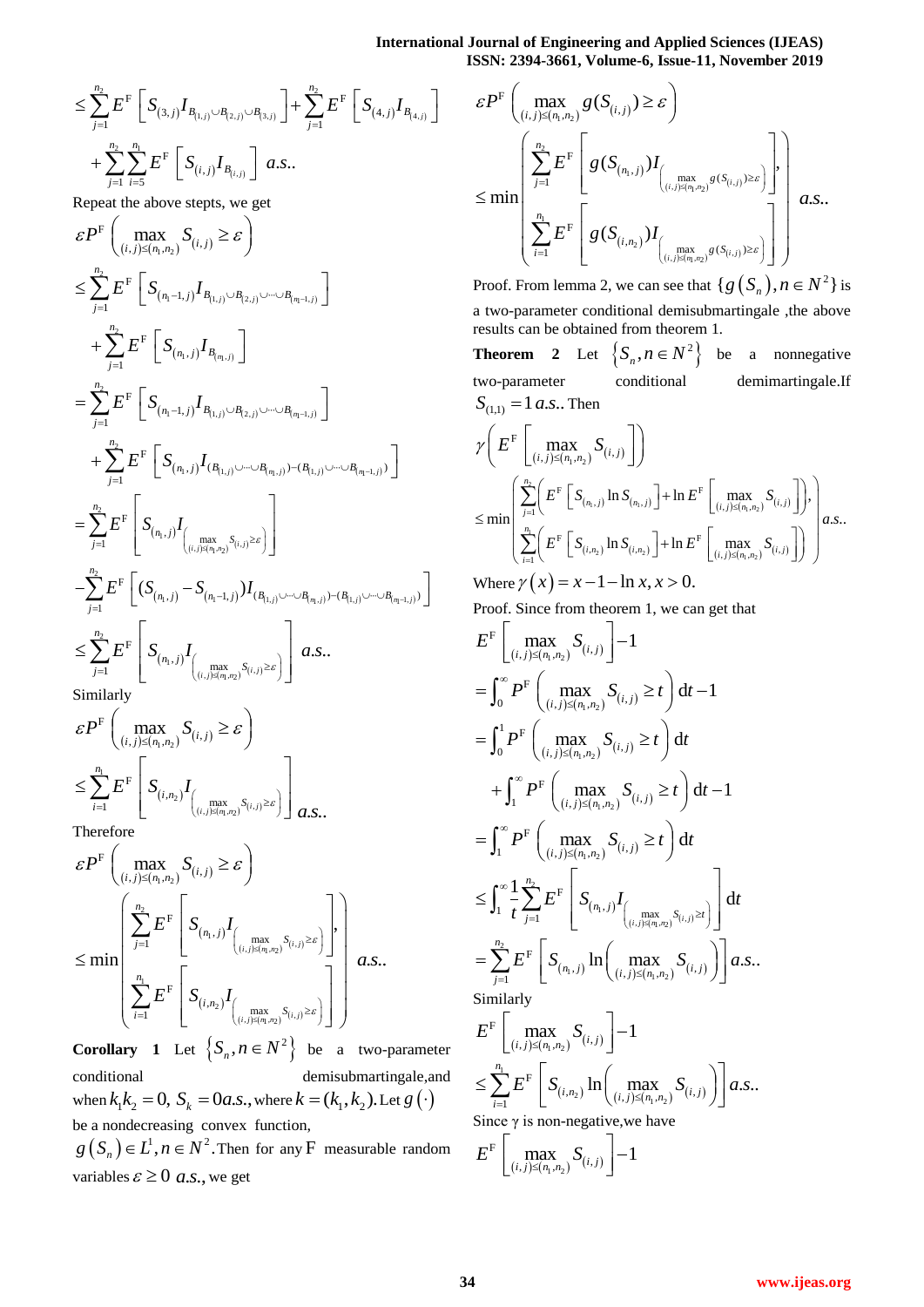$$
\leq \sum_{j=1}^{n_2} E^F \left[ S_{(n_1,j)} \left( \frac{\ln \left( \max\limits_{(i,j) \leq (n_1,n_2)} S_{(i,j)} \right)}{s_{(n_1,j)}} \right) + \gamma \left( \frac{\max\limits_{(i,j) \leq (n_1,n_2)} S_{(i,j)}}{S_{(n_1,j)} E^F \left[ \max\limits_{(i,j) \leq (n_1,n_2)} S_{(i,j)} \right]} \right) \right] \begin{array}{l} a \log \left( \frac{\ln \left( \max\limits_{(i,j) \leq (n_1,n_2)} S_{(i,j)} \right)}{s_{(n_1,j)}} \right) + \frac{\ln \left( \max\limits_{(i,j) \leq (n_1,n_2)} S_{(i,j)} \right)}{s_{(n_1,j)}} \right) + \frac{\ln \left( \max\limits_{(i,j) \leq (n_1,n_2)} S_{(i,j)} \right)}{s_{(n_1,j)}} \end{array}
$$
\nThen\n
$$
E^F \left[ \max\limits_{(i,j) \leq (n_1,n_2)} S_{(i,j)} \right] - 1 - \ln E^F \left[ \max\limits_{(i,j) \leq (n_1,n_2)} S_{(i,j)} \right] + \frac{\ln \left( \max\limits_{(i,j) \leq (n_1,n_2)} S_{(i,j)} \right)}{s_{(n_1,j)}} \right] - \frac{\ln \left( \max\limits_{(i,j) \leq (n_1,n_2)} S_{(i,j)} \right)}{s_{(n_1,j)}} \end{array}
$$

$$
E^{T} \left[ \max_{(i,j)\leq (n_{1},n_{2})} S_{(i,j)} \right] - 1 - \ln E^{T} \left[ \max_{(i,j)\leq (n_{1},n_{2})} S_{(i,j)} \right]
$$
  
\n
$$
\leq \sum_{j=1}^{n_{2}} \left( E^{F} \left[ S_{(n_{1},j)} \ln S_{(n_{1},j)} \right] + \ln E^{F} \left[ \max_{(i,j)\leq (n_{1},n_{2})} S_{(i,j)} \right] \right) a.s..
$$
  
\nSimilarly

Similarly  
\n
$$
E^{F}\left[\max_{(i,j)\leq (n_{1},n_{2})} S_{(i,j)}\right] - 1 - \ln E^{F}\left[\max_{(i,j)\leq (n_{1},n_{2})} S_{(i,j)}\right]
$$
\n
$$
\leq \sum_{i=1}^{n_{1}} \left( E^{F}\left[S_{(i,n_{2})} \ln S_{(i,n_{2})}\right] + \ln E^{F}\left[\max_{(i,j)\leq (n_{1},n_{2})} S_{(i,j)}\right] \right) a.s..
$$
\nSo we have

$$
\gamma \Bigg( E^{\mathrm{F}} \left[ \max_{(i,j) \leq (n_1,n_2)} S_{(i,j)} \right] \Bigg) \n\leq \min \left( \sum_{j=1}^{n_2} \Bigg( E^{\mathrm{F}} \left[ S_{(n_1,j)} \ln S_{(n_1,j)} \right] + \ln E^{\mathrm{F}} \left[ \max_{(i,j) \leq (n_1,n_2)} S_{(i,j)} \right] \Bigg), \newline \sum_{i=1}^{n_1} \Bigg( E^{\mathrm{F}} \left[ S_{(i,n_2)} \ln S_{(i,n_2)} \right] + \ln E^{\mathrm{F}} \left[ \max_{(i,j) \leq (n_1,n_2)} S_{(i,j)} \right] \Bigg) \right) a.s..
$$

**Theorem 3** Let  $\{S_n, n \in N^2\}$  be a nonnegative two-parameter conditional demimartingale, and for  $\text{any}(n_1, n_2) \in N^2, \text{with } S_{(1,1)} = a > 0 \text{ a.s.},$ 

any 
$$
(n_1, n_2) \in N
$$
, with  $S_{(1,1)} = a > 0$  a.s.,  
\n
$$
\sum_{i=1}^{n_1} \sum_{j=1}^{n_2} E^F \left[ S_{(i,j)} \log^+ S_{(i,j)} \right] < \infty \quad a.s.,
$$
\n
$$
\lim_{(n_1, n_2) \to \infty} \sum_{i=1}^{n_1} \sum_{j=1}^{n_2} E^F \left[ S_{(i,j)} \log^+ S_{(i,j)} \right] = \infty \quad a.s.,
$$
\nand 
$$
\lim_{(n_1, n_2) \to \infty} \sum_{i=1}^{n_1} \sum_{j=1}^{n_2} E^F \left[ e^{-1} \max_{(i,j) \le (n_1, n_2)} S_{(i,j)} \right] < \infty \quad a.s.
$$

and 
$$
\lim_{(n_1,n_2)\to\infty} \sum_{i=1}^{\infty} \sum_{j=1}^{\infty} E^F \left[ e^{-1} \max_{(i,j)\leq (n_1,n_2)} S_{(i,j)} \right] < \infty
$$
  
Then

Then

Then  
\n
$$
\lim_{(n_1,n_2)\to\infty} \sup \frac{E^F\left[\max_{(i,j)\leq (n_1,n_2)} S_{(i,j)}\right]}{\sum_{i=1}^{n_1} \sum_{j=1}^{n_2} E^F\left[S_{(i,j)} \log^+ S_{(i,j)}\right]} \leq \frac{e}{e-1} a.s..
$$

Proof. We may study the two-parameter conditional demimartingale  $S_{(n_1,n_2)}$  $\frac{n_1, n_2}{a}$  instead of  $S_{(n_1, n_2)}$ . Therefore we may assume that  $S_{(1,1)} = 1$  *a.s.*. Since  $\max_{(i,j)\leq (n_1,n_2)} S_{(i,j)} \geq S_{(1,1)} = 1$ . It can be checked that for

$$
a \log^{+} b \leq a \log^{+} a + b e^{-1}, a > 0, b > 0, \text{ and by Theorem}
$$
\n1, we get that\n
$$
E^F \left[ \max_{(i,j) \leq (n_1, n_2)} S_{(i,j)} \right] - 1
$$
\n
$$
= \int_0^{\infty} P^F \left( \max_{(i,j) \leq (n_1, n_2)} S_{(i,j)} \geq t \right) dt - 1
$$
\n
$$
= \int_0^1 P^F \left( \max_{(i,j) \leq (n_1, n_2)} S_{(i,j)} \geq t \right) dt - 1
$$
\n
$$
= \int_1^{\infty} P^F \left( \max_{(i,j) \leq (n_1, n_2)} S_{(i,j)} \geq t \right) dt - 1
$$
\n
$$
= \int_1^{\infty} P^F \left( \max_{(i,j) \leq (n_1, n_2)} S_{(i,j)} \geq t \right) dt
$$
\n
$$
\leq \int_1^{\infty} \frac{1}{t} \sum_{i=1}^n E^F \left[ S_{(i,n_2)} \log^{+} \left( \max_{(i,j) \leq (n_1, n_2)} S_{(i,j)} \right) \right]
$$
\n
$$
= \sum_{i=1}^n E^F \left[ S_{(i,n_2)} \log^{+} \left( \max_{(i,j) \leq (n_1, n_2)} S_{(i,j)} \right) \right]
$$
\n
$$
\leq \sum_{i=1}^n E^F \left[ S_{(i,n_2)} \log^{+} S_{(i,n_2)} + e^{-1} \left( \max_{(i,j) \leq (n_1, n_2)} S_{(i,j)} \right) \right]
$$
\n
$$
= \sum_{i=1}^n E^F \left[ S_{(i,n_2)} \log^{+} S_{(i,n_2)} \right] + \sum_{i=1}^n E^F \left[ e^{-1} \left( \max_{(i,j) \leq (n_1, n_2)} S_{(i,j)} \right) \right]
$$
\nThen\n
$$
E^F \left[ \max_{(i,j) \leq (n_1, n_2)} S_{(i,j)} \right] - e^{-1} E^F \left[ \max_{(i,j) \leq (n_1, n_
$$

1

*a.s.*;  $\begin{array}{c} \text{Similarly} \\ \text{Simplify} \end{array}$ 

$$
E^{\mathrm{F}}\left[\max_{(i,j)\leq (n_1,n_2)} S_{(i,j)}\right] - 1
$$
  
\n
$$
= \int_0^\infty P^{\mathrm{F}}\left(\max_{(i,j)\leq (n_1,n_2)} S_{(i,j)} \geq t\right) dt - 1
$$
  
\n
$$
= \int_0^1 P^{\mathrm{F}}\left(\max_{(i,j)\leq (n_1,n_2)} S_{(i,j)} \geq t\right) dt
$$
  
\n
$$
+ \int_1^\infty P^{\mathrm{F}}\left(\max_{(i,j)\leq (n_1,n_2)} S_{(i,j)} \geq t\right) dt
$$
  
\n
$$
-1
$$
  
\n
$$
= \int_1^\infty P^{\mathrm{F}}\left(\max_{(i,j)\leq (n_1,n_2)} S_{(i,j)} \geq t\right) dt
$$